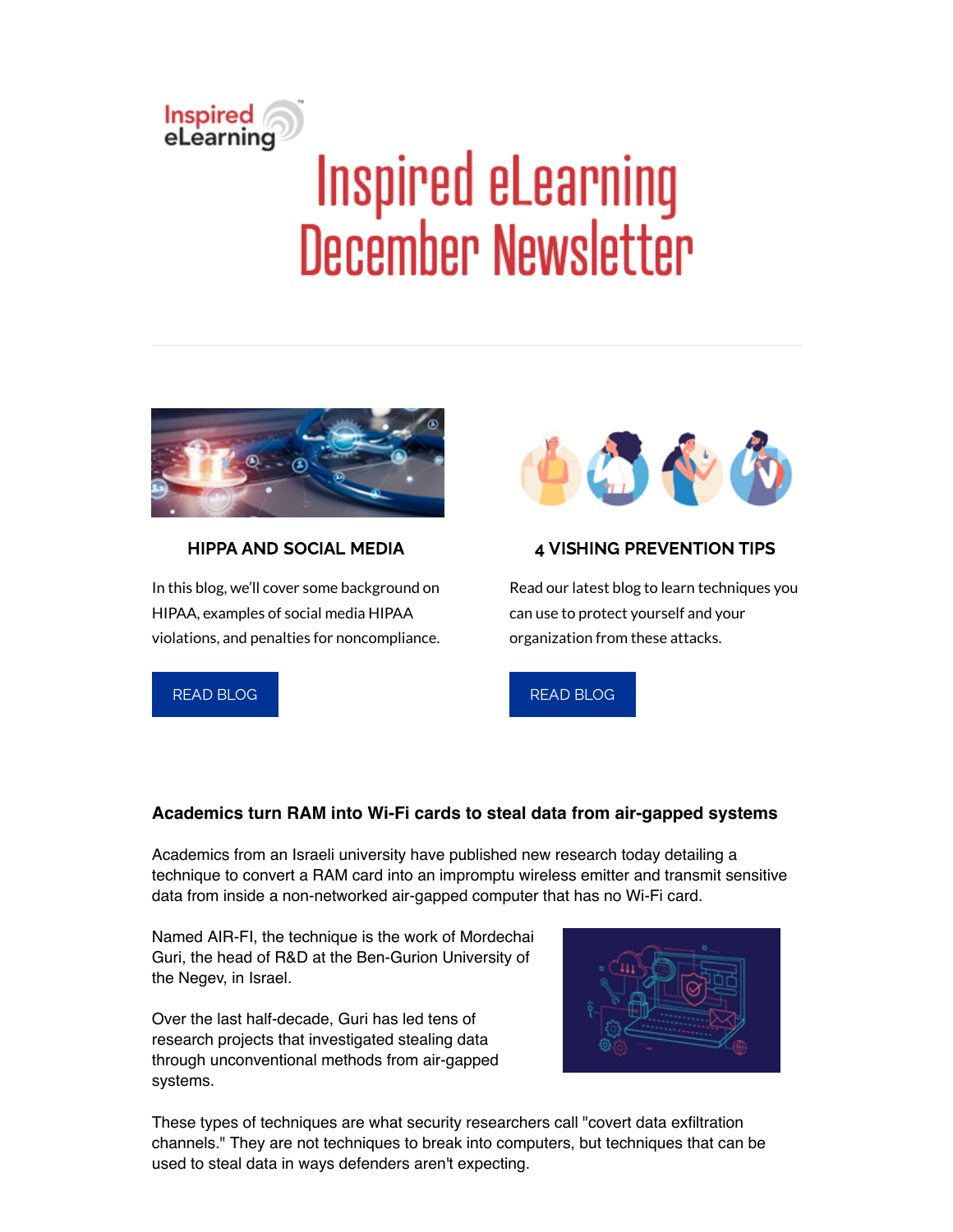Such data exfiltration channels are not a danger for normal users, but they are a constant threat for the administrators of air-gapped networks.

Air-gapped systems are computers isolated on local networks with no external internet access. Air-gapped systems are often used on government, military, or corporate networks to store sensitive data, such as classified files or intellectual property.

While AIR-FI would be considered a "stunt hack" in the threat model of normal users, it is, however, the type of attack that forces many companies to reconsider the architecture of their air-gapped systems that store high-value assets.

#### **HOW AIR-FI WORKS**

At the core of the AIR-FI technique is the fact that any electronic component generates electromagnetic waves as electric current passes through.

Since Wi-Fi signals are radio waves and radio is basically electromagnetic waves, Guri argues that malicious code planted on an air-gapped system by attackers could manipulate the electrical current inside the RAM card in order to generate electromagnetic waves with the frequency consistent with the normal Wi-Fi signal spectrum (2,400 GHz).

In his research paper, titled "AIR-FI: Generating Covert WiFi Signals from Air-Gapped Computers," Guri shows that perfectly timed read-write operations to a computer's RAM card can make the card's memory bus emit electromagnetic waves consistent with a weak Wi-Fi signal.

This signal can then be picked up by anything with a Wi-Fi antenna in the proximity of an airgapped system, such as smartphones, laptops, IoT devices, smartwatches, and more.

Guri says he tested the technique with different air-gapped computer rigs where the Wi-Fi card was removed and was able to leak data at speeds of up to 100 b/s to devices up to several meters away.

Guri, who has investigated tens of other covert data exfiltration channels in the past, said the AIR-FI attack is one of the easiest to pull off as the attacker doesn't need to obtain root/admin privileges before running an exploit.

"[AIR-FI] can be initiated from an ordinary user-space process," Guri said.

This allows the attack to work across any OS and even from inside virtual machines (VMs).

Furthermore, while most modern RAM cards will be able to emit signals in the 2,400 GHz range, Guri says that older RAM cards can be overclocked to reach the desired output.

In his research paper, shared with ZDNet, Guri suggested various countermeasures that companies can take to protect air-gapped systems, such as the deployment of signal jamming to prevent the transmission of any Wi-Fi signals in an air-gapped network's physical area.

This article was originally posted by ZDNet.com. Read the full article [here.](https://www.zdnet.com/article/academics-turn-ram-into-wifi-cards-to-steal-data-from-air-gapped-systems/#ftag=RSSbaffb68)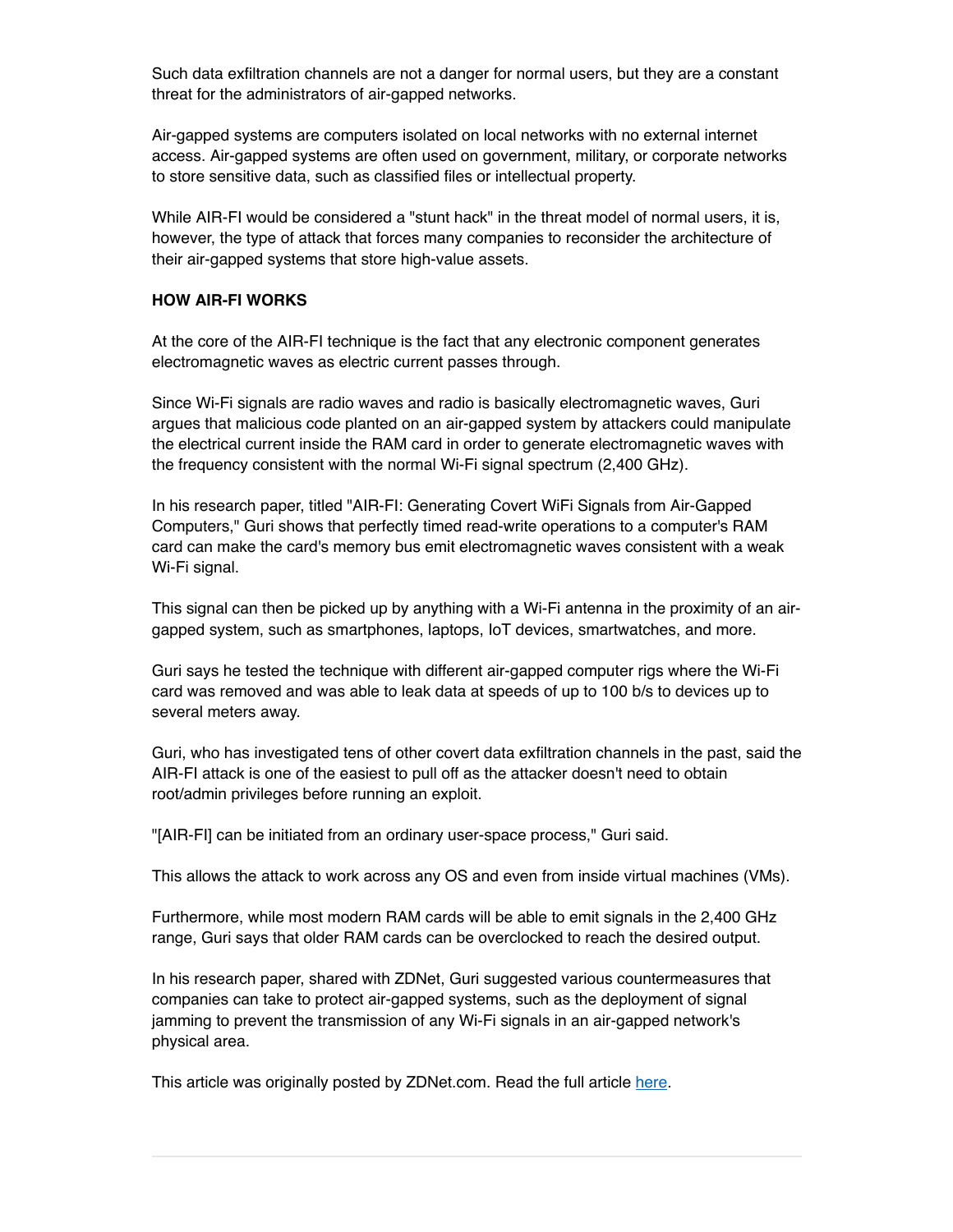### **Twitter fined by EU data protection watchdog for GDPR breach**

Ireland's Data Protection Commission fined Twitter €450,000 for failing to notify the DPC of a breach within the 72-hour timeframe imposed by required by European Union's General Data Protection Regulation (GDPR) and to adequately document it.



The GDPR is a user and data privacy regulation that came into effect in the EU on May 25, 2018, and was quickly put to use following four separate complaints against Google, Facebook, Instagram, and WhatsApp on the same day over their use of "forced consent."

Based on GDPR rules, EU data regulators can impose maximum fines of up to €20 million (about \$24.3 million) or 4% of the infringing company's annual global turnover – whichever is greater – for violations.

"The DPC's investigation commenced in January 2019 following receipt of a breach notification from Twitter and the DPC has found that Twitter infringed Article 33(1) and 33(5) of the GDPR in terms of a failure to notify the breach on time to the DPC and a failure to adequately document the breach," the Irish DPC said.

"The DPC has imposed an administrative fine of €450,000 on Twitter as an effective, proportionate, and dissuasive measure."

#### **Breach caused by an Android app bug**

The breach that led to Twitter getting fined today was caused by a four-year-old bug in the Twitter Android app responsible for the inadvertent exposure of protected accounts' private tweets.

"On 26 December 2018, we received a bug report through our bug bounty program that if a Twitter user with a protected account, using Twitter for Android, changed their email address the bug would result in their account being unprotected," the breach notification sent to the DPC on January 2019 said.

"This would render their previously protected Tweets (Tweets viewable by only approved followers of the account) public and viewable to anyone. The bug in the code was traced back to a code change made on 4 November 2014."

Twitter said that it didn't realize the severity of the issue and the breach until January 3, 2019, which is when the incident response process was activated.

However, as the EU watchdog underlined, even after this, Twitter failed to report the breach on time  $-$  within the 72-hour timeframe  $-$  given that it was only sent to the Commission on January 8.

The final decision, including details on Article 65 (dispute resolution) process leading to consultations with "all EU supervisory authorities were consulted as Concerned Supervisory Authorities" (the first time since the GDPR was introduced), was published by the European Data Protection Board on its website [PDF].

#### **Twitter fully supported the investigation**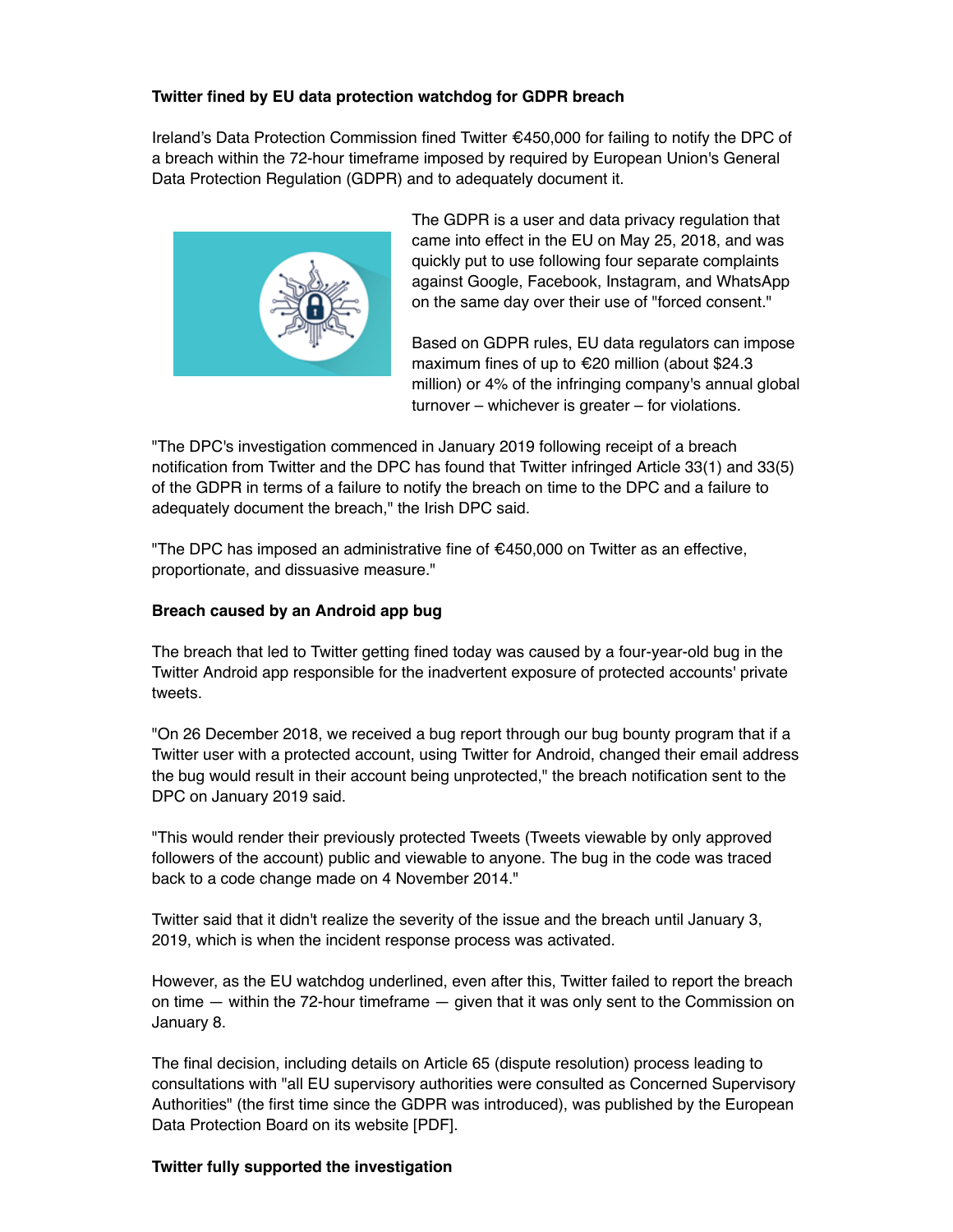Twitter said today that it closely collaborated with the Irish DPC during the investigation which is probably one of the reasons behind why the data watchdog considered the €450,000 fine as "effective, proportionate and dissuasive."

"Twitter worked closely with the Irish Data Protection Commission to support their investigation," the company said today. "We have a shared commitment to online security and privacy, and we respect their decision, which relates to a failure in our incident response process."

"We appreciate the clarity this decision brings for companies and the public around the GDPR's breach notification requirements. As always, our approach to these incidents will remain one of committed transparency and openness."

In contrast with today's decision, Google was fined €100 million last week by the French data protection authority (CNIL) for "advertising cookies on the computers of users of the search engine google.fr, without obtaining prior consent and without providing adequate information."

Google was also fined €50 million in January 2019 for "lack of transparency, inadequate information and lack of valid consent regarding the ads personalization."

This article was originally posted by Bleeping Computer. Read the full article [here.](https://www.bleepingcomputer.com/news/technology/twitter-fined-by-eu-data-protection-watchdog-for-gdpr-breach/)

#### **Apple addressed multiple code execution aws in iOS and iPadOS**

Apple released security updates to fix multiple severe code execution vulnerabilities in its iOS and iPadOS mobile operating systems.

The IT giant released iOS 14.3 and iPadOS 14.3 version to address eleven security vulnerabilities, including code execution flaws.

The most serious issue could be exploited by an attacker to execute malicious code on Apple iPhones and iPads via a malicious font file. The vendor fixed two font parsing issues tracked CVE-2020-27943 and CVE-2020-27944.



"Processing a maliciously crafted font file may lead to arbitrary code execution." reads the security advisory publishes by Apple.

"A memory corruption issue existed in the processing of font files. This issue was addressed with improved input validation."

Apple also patched two memory corruption flaws that reside in the way input in certain font files is